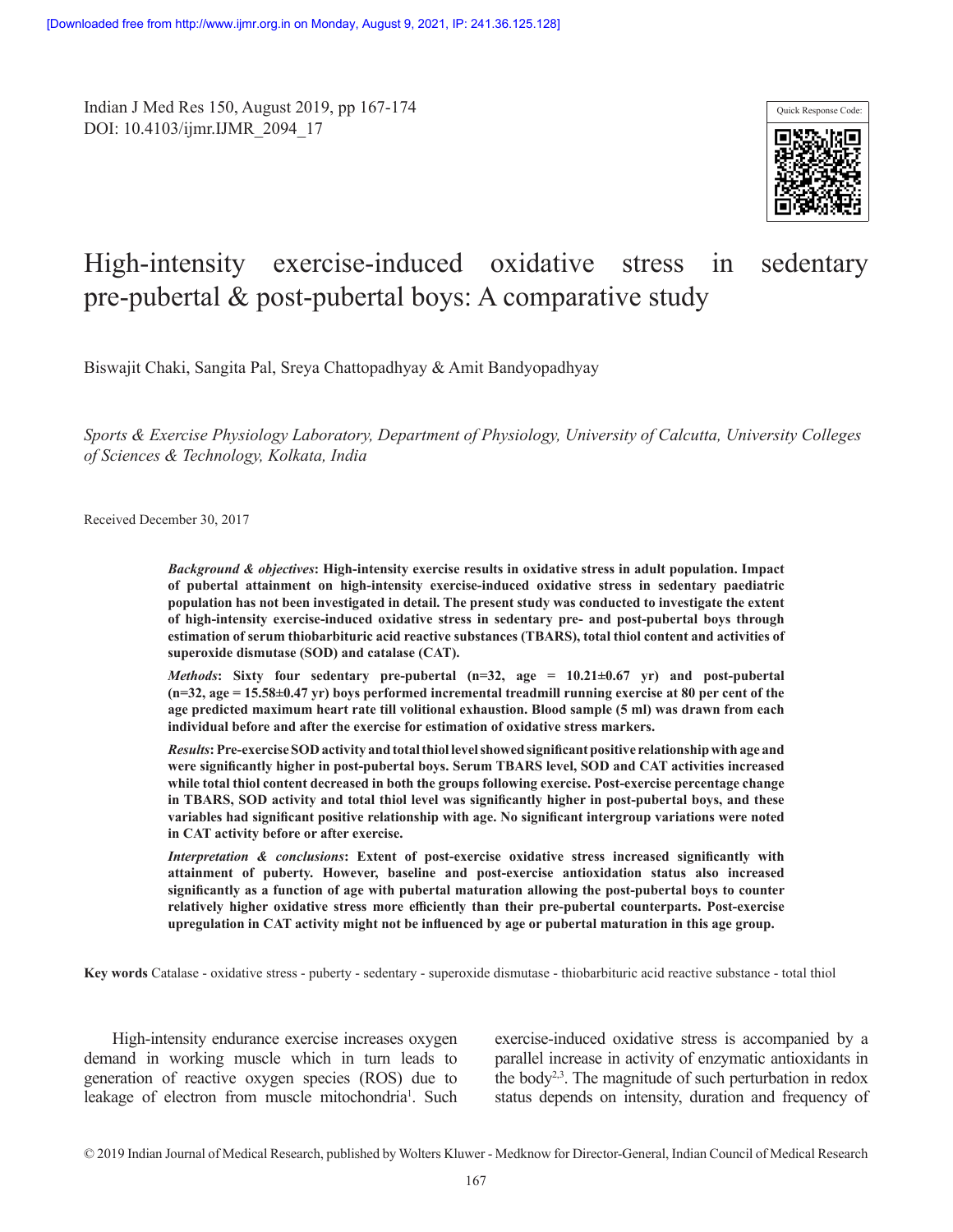exercise<sup>1,3,4</sup>. Chronic exposure to oxidative stress may lead to oxidation of protein, lipids and DNA, cardiovascular and metabolic disorders<sup>2,5</sup>, peroxidative muscle damage<sup>6</sup>, reduction in muscle force generation, muscular pain<sup>2,4</sup> etc.

Studies on exercise-induced oxidative stress response concentrated mostly on the adult individuals. The pattern of redox perturbation in children and adolescents following exercise is less known. It has been indicated that young individuals have less efficient antioxidant defence system<sup>7</sup>, higher energy cost of exercise and more dependence on mitochondrial metabolism for energy supply<sup>8,9</sup> as compared to adults. These factors are likely to predispose younger population to higher degree of exercise-induced oxidative stress than adults. Significant post-exercise increases in thiobarbituric acid-reactive substances (TBARS) and catalase (CAT) activity has been reported both in pre-preubertal<sup>10</sup> and post-pubertal boys<sup>6</sup> after acute high-intensity exercise. It was also reported that running exercise led to a decrease in TBARS and superoxide dismutase (SOD) activity while reduced glutathione (GSH) level and CAT activity remained unchanged in adolescent runners<sup>11</sup>. Paltoglou *et al*<sup>12</sup> examined the effect of moderate aerobic exercise on normal and obese children belonging to the age group of 10-12 yr and indicated that antioxidation mechanisms might become more efficient with onset of puberty. However, in this study only pre-pubertal and early pubertal boys were included and the study focused mostly on the comparative analysis of post-exercise oxidative stress response with respect to status of obesity and not the effect of puberty on exercise-induced oxidative stress<sup>12</sup>. However, influence of puberty on exercise-induced oxidative stress can be assessed by comparing such response in pre-pubertal boys with those who have already attained puberty. Thus, the present study was aimed to assess and compare the impact of pubertal status (*i.e.* pre- and post-puberty) on high-intensity endurance exercise-induced oxidative stress response through estimation of serum TBARS level, total thiol content and activities of antioxidant enzymes like SOD and CAT in sedentary pre- and post-pubertal boys.

## **Material & Methods**

The study was conducted from August 2016 to November 2016 at Sports and Exercise Physiology Laboratory, department of Physiology, University of Calcutta, Kolkata, India.

The students belonging to two different age groups *i.e*., 9-11 yr and 15-17 yr were selected from six State

government-aided schools located in Kolkata, Howrah and Hooghly districts of West Bengal using simple random sampling method. Necessary permission was obtained from school authorities for conducting the study. The attainment of puberty was assessed by Tanner's staging criterion<sup>13</sup>. The individuals were divided into two groups *i.e.,* pre- (n= 32, 10.21±0.67 yr, range 9-11 yr) and post-pubertal (n=32,  $15.58\pm0.47$  yr, range 15-17 yr) boys based on their pubertal status. The pre-pubertal boys were in Tanner's Stage I while the post-pubertal boys belonged to Tanner's Stage III to IV.

For children and adolescents belonging to age group of 5-17 yr, any sedentary activity or recreational screen time of more than two hours per day including sedentary transport, extended sitting time, time spent indoors watching television and screen-based entertainments, sitting at school and reading was considered to be sedentary life style<sup>14</sup>. The children and adolescents of this age group are required to perform at least 60 min of moderate-to-vigorous-intensity physical activity daily along with regular breaks from sedentary behaviour<sup>15</sup>. The individuals who were finally selected for the study spent 8-9 h in sedentary pursuits as defined above. Moreover, the selected individuals did not perform the minimum one hour of moderate-to-vigorous physical activity. These individuals did not take part in any physical conditioning or training programme and were not associated with any professional sport. Individuals with history of any major disease(s) or undergoing any medication were excluded from the study.

The required sample size for the study was calculated by PS: Power and Sample Size Calculation software (version 3.1.2, 2014) that uses the approach suggested by Dupont and Plummer<sup>16</sup>. The expected mean difference between the pre- and post-exercise values (*D*) as well as the standard deviation (SD) of difference in the response of matched pairs (σ) for each parameter was ascertained from previous studies<sup>10,11</sup> as well as from pilot study conducted in this laboratory. The power of the study  $(1-β)$  was set at 0.8 and the level of significance was set at 0.05 for the purpose of sample size calculation. The highest sample size thus calculated was 16 for TBARS. The sample size estimates for the other parameters were found to be less than the estimates for TBARS. However, considering a 40 per cent dropout, 23 individuals were to be recruited in the study. Finally, 32 individuals were selected in each group.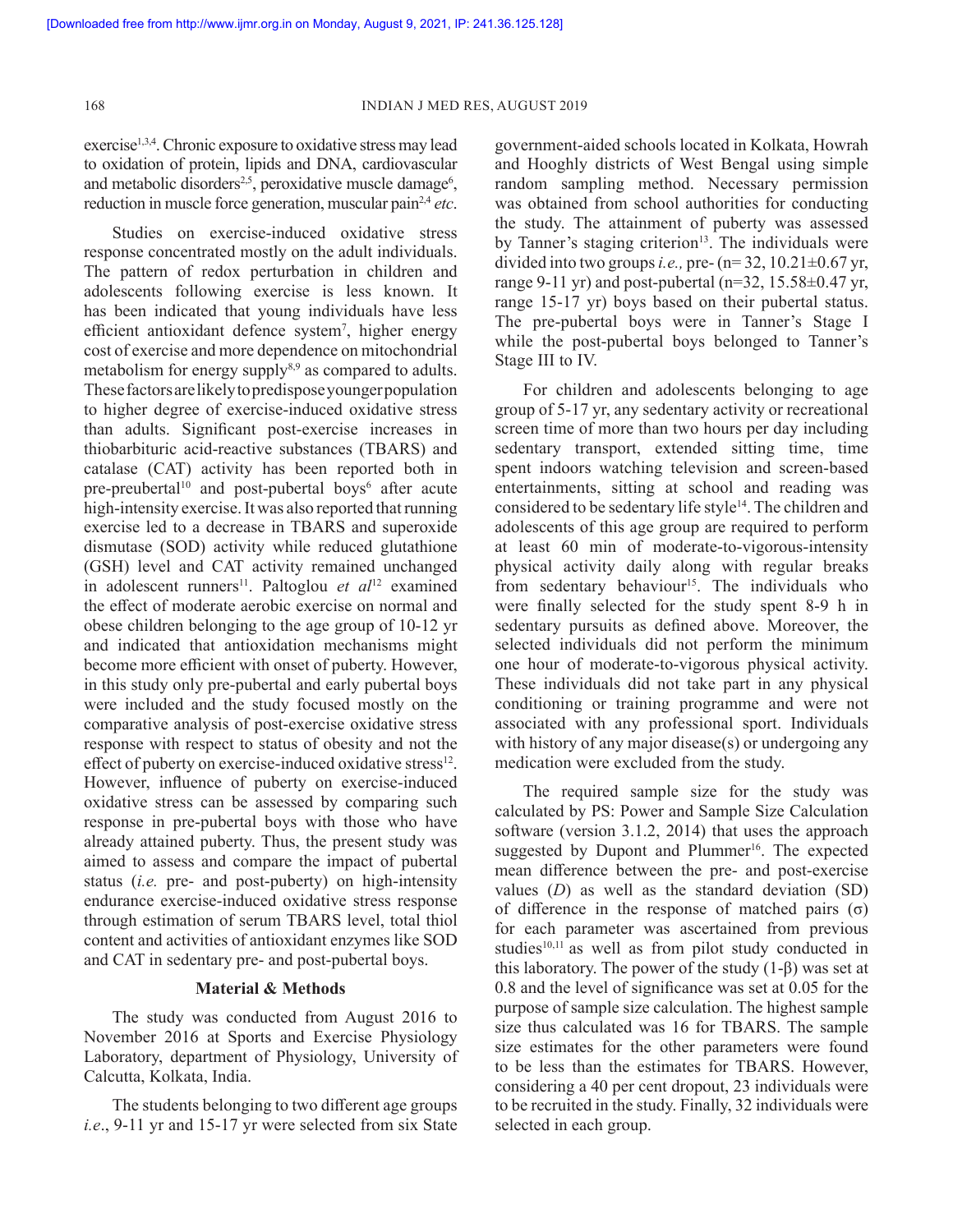CHAKI *et al*: EXERCISE & OXIDATIVE STRESS 169

Body mass index (BMI) of each individual was calculated by dividing the body weight in kilograms by the square of body height in metres (kg/m<sup>2</sup> ). The individuals did not participate in any physical exercise from two weeks prior to the experimental trials. Standard balanced diet was given to all the participants from one month before the experiment. The age-specific energy requirement and composition of balanced diet for the paediatric and adolescent individuals was determined based on the dietary guidelines issued by National Institute of Nutrition, Indian Council of Medical Research, India<sup>17</sup>. Written informed consent was obtained from all the individuals and their parents. The study was approved by the Human Ethics Committee of the department of Physiology, University of Calcutta.

*Familiarization trial*: The familiarization trial was conducted three weeks before the experimental trial not only to familiarize the individuals with the experimental protocol but also to select the speed and inclination of the treadmill at which the individuals attained their  $80$  per cent of age-predicted maximum heart rate (HR $_{\text{max}}$ ) as calculated from standard equation  $(220 - \text{age in yr})^6$ . Physical examination of the individuals was performed by recording their pre-exercise heart rate, blood pressure and electrocardiograph. The trial involved a progressively incremental treadmill (Viasys, Germany) running by increasing the speed (2 km/h) and inclination (1%) alternatively after each three minutes until 80 per cent of  $HR_{max}$  was reached<sup>6</sup>.

*Experimental trial protocol*: Individuals reported at the laboratory at 0800 h after an overnight fast of 12 h. They were asked to take rest for 30 min on an easy chair. A heart rate monitor (Polar Electro Oy, Kempele, Finland) was secured on the individual's chest to monitor the resting, exercising and recovery heart rates. The pre-exercise heart rate and blood pressure were recorded after the resting period. Individuals performed warm-up exercise at a speed of 3 km/h at 0 per cent elevation for five minutes followed by progressive incremental treadmill running with change in speed (by 2 km/h) and elevation (by 1%) alternatively after each three minutes to reach the specific speed and grade that elicited 80 per cent of  $HR_{max}$  during the pre-experimental trial. The individuals continued to exercise at that specified speed and inclination until onset of fatigue as indicated by volitional exhaustion. No individuals reported any injury during the exercise trial.

Blood sample (5 ml) was drawn from antecubital vein of each individual before the commencement of the exercise trial (T1) and immediately after cessation of exercise (T2) for biochemical estimation of oxidative stress markers. Blood was collected in Vacutainer tubes having no additive and was allowed to clot at room temperature for 30 min. The tubes were centrifuged for 15 min at 4°C, and the supernatant (serum) was collected. Biochemical analyses were performed immediately after serum collection. The blood collection and handling was done following the standard guidelines to avoid the impact of any pre-analytic variable on accuracy of the assay<sup>18</sup>.

*Biochemical analysis*: The extent of lipid peroxidation in serum was assayed by the method of Wright *et al*<sup>19</sup> *.* The amount of TBARS in the sample was measured spectrophotometrically at 535 nm using ultraviolet (UV) spectrophotometer (Bio-Rad Laboratories, Berkeley, USA) and was calculated and expressed as MDA equivalent using molar extinction coefficient of 1.56×10<sup>5</sup> /M/cm for MDA. The results were expressed as μmol/l.

Serum CAT activity was measured following the method of Claiborne<sup>20</sup> using  $H<sub>2</sub>O<sub>2</sub>$ (Merck, Darmstadt, Germany) as substrate. The decrease in absorbance due to decomposition of  $H<sub>2</sub>O<sub>2</sub>$ was determined spectrophotometrically at 240 nm using UV spectrophotometer (Bio-Rad Laboratories) at 30 sec interval for two minutes. CAT activity was expressed as U/mg of protein [one unit represents the amount of protein needed for degradation of 1 μmol of  $H_2O_2$  per minute (*i.e.*, µmol of  $H_2O_2$  consumed or decomposed/min/mg protein)]. Molar extinction coefficient for  $H_2O_2$  was taken as 0.0394/mM/cm. Total protein of the serum sample was estimated by the method of Lowry *et al*<sup>21</sup>.

SOD enzyme activity was assayed by the method of Marklund and Marklund<sup>22</sup>. The rate of inhibition of auto-oxidation of pyrogallol by SOD was estimated by recording changes in optical density at 420 nm over 120 sec using UV spectrophotometer. The enzyme activity was expressed in terms of units/mg protein in which one unit of enzyme activity corresponded to the amount of enzyme that inhibited the auto-oxidation reaction by 50 per cent.

Reduced serum total thiol (-SH) groups were assayed according to the method of Ellman<sup>23</sup> as modified by Hu<sup>24</sup>. Absorbance values recorded at 412 nm using UV spectrophotometer were used to calculate serum total thiols using the molar extinction coefficient 13,600/M/cm, and values were expressed as μM/l.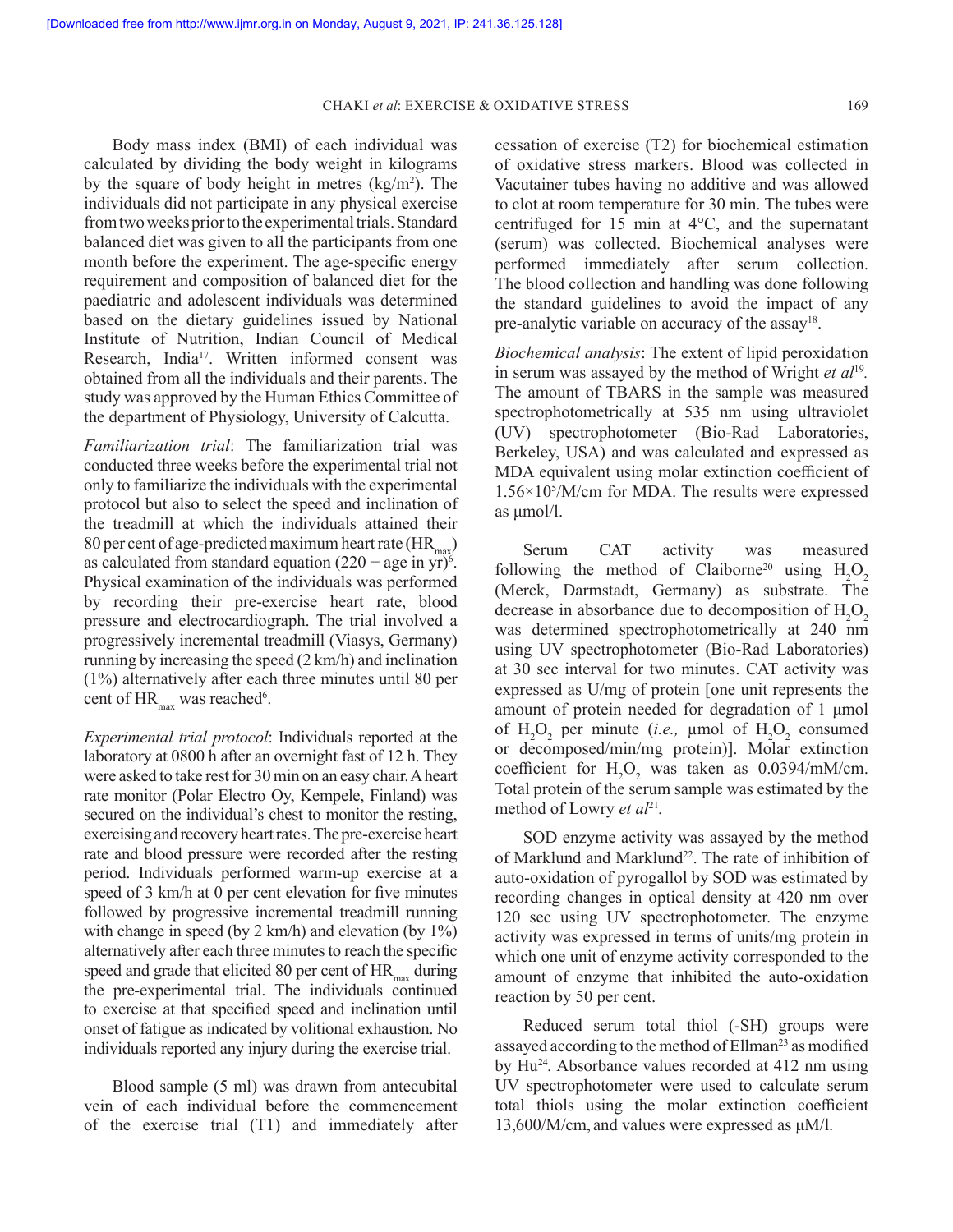170 INDIAN J MED RES, AUGUST 2019

*Statistical analysis*: Statistical package for social sciences (SPSS, v20.0, Chicago, IL, USA) was used for the statistical analysis of the data. Normality of the data was tested by Shapiro-Wilk test, and the data were found to be normally distributed. Paired *t* tests were performed separately in each group to locate significant difference between the mean values of TBARS, SOD, CAT and total thiol content obtained before and after the exercise trial. Independent Sample *t* tests were performed to locate any significant difference in mean values of oxidative stress markers between the two groups and also to find significant intergroup difference in the mean value of percentage change recorded in each parameter following exercise. Multiple regression analysis was performed to assess the influence of different independent variables such as age, BMI and heart rate in explaining the proportion of variability observed in different oxidative stress parameters.

## **Results**

Physical characteristics, BMI, pre-exercise heart rate, blood pressure, running time to exhaustion and distance covered by individuals during exercise trial are presented in Table I. Post-pubertal boys had significantly higher BMI (*P*<0.001), body height (*P*<0.001), body weight (*P*<0.001), pre-exercise heart rate (*P*<0.05), systolic and diastolic blood pressure (*P*<0.001) as compared to the pre-pubertal group. However, the mean running time to exhaustion and average distance covered during treadmill running did not differ between the groups.

The pre-exercise and the post-exercise values as well as percentage change in markers of oxidative stress are presented in Table II. Pre-exercise TBARS level showed no significant inter-group difference (Table II). TBARS level increased significantly in both the groups (*P*<0.001) following treadmill running. The post-exercise values of TBARS as well as percentage increase following exercise were significantly higher in post-pubertal boys (*P*<0.001) (Table II).

Post-pubertal boys had significantly higher pre-exercise serum total thiol (-SH) level (*P*<0.001) compared to pre-pubertal boys (Table II). Serum total thiol content reduced significantly in both the groups (*P*<0.001) after high-intensity exercise with post-exercise value being significantly lower in post-pubertal boys (*P*<0.001) compared to pre-pubertal. The magnitude of percentage decrease in total thiol level following exercise was also significantly higher in post-pubertal boys (*P*<0.001) (Table II).

|                                                                                                                                                 |                      |                                           |                                       | Table I. Physical characteristics, pre-exercise heart rate, blood pressure, running time to exhaustion and distance covered by the pre- and post-pubertal boys |                                     |                     |                       |                          |
|-------------------------------------------------------------------------------------------------------------------------------------------------|----------------------|-------------------------------------------|---------------------------------------|----------------------------------------------------------------------------------------------------------------------------------------------------------------|-------------------------------------|---------------------|-----------------------|--------------------------|
| Groups                                                                                                                                          | Body height<br>(cm)  | Body weight<br>$\left(\frac{1}{2}\right)$ | $\frac{\text{kg}}{\text{m}^2}$<br>BMI | HR (beats/min)<br>Pre-exercise                                                                                                                                 | <b>Blood</b> pressure<br>(mm of Hg) |                     | time (min)<br>Running | covered (km)<br>Distance |
|                                                                                                                                                 |                      |                                           |                                       |                                                                                                                                                                | Systolic                            | Diastolic           |                       |                          |
| Pre-pubertal boys (n=32)                                                                                                                        | $130.77 + 4.29$      | $22.11 \pm 2.02$                          | $12.94 \pm 1.16$                      | $68.66 \pm 3.24$                                                                                                                                               | 95.84±4.82                          | 59.56±4.36          | 51.58±3.25            | 7.18±0.57                |
| Post-pubertal boys $(n=32)$                                                                                                                     | $158.50 \pm 3.43***$ | $50.81 \pm 2.95$ ***                      | $20.25 \pm 1.26$ ***                  | $70.69 \pm 3.60$ <sup>*</sup>                                                                                                                                  | $111.56 \pm 4.15***$                | $70.63 \pm 2.32***$ | 52.79±7.57            | $7.61 \pm 1.38$          |
| Values were expressed as mean±SD. P'<0.05; ***<0.001compared to pre-pubertal boys. HR, heart rate; SD, standard deviation; BMI, body mass index |                      |                                           |                                       |                                                                                                                                                                |                                     |                     |                       |                          |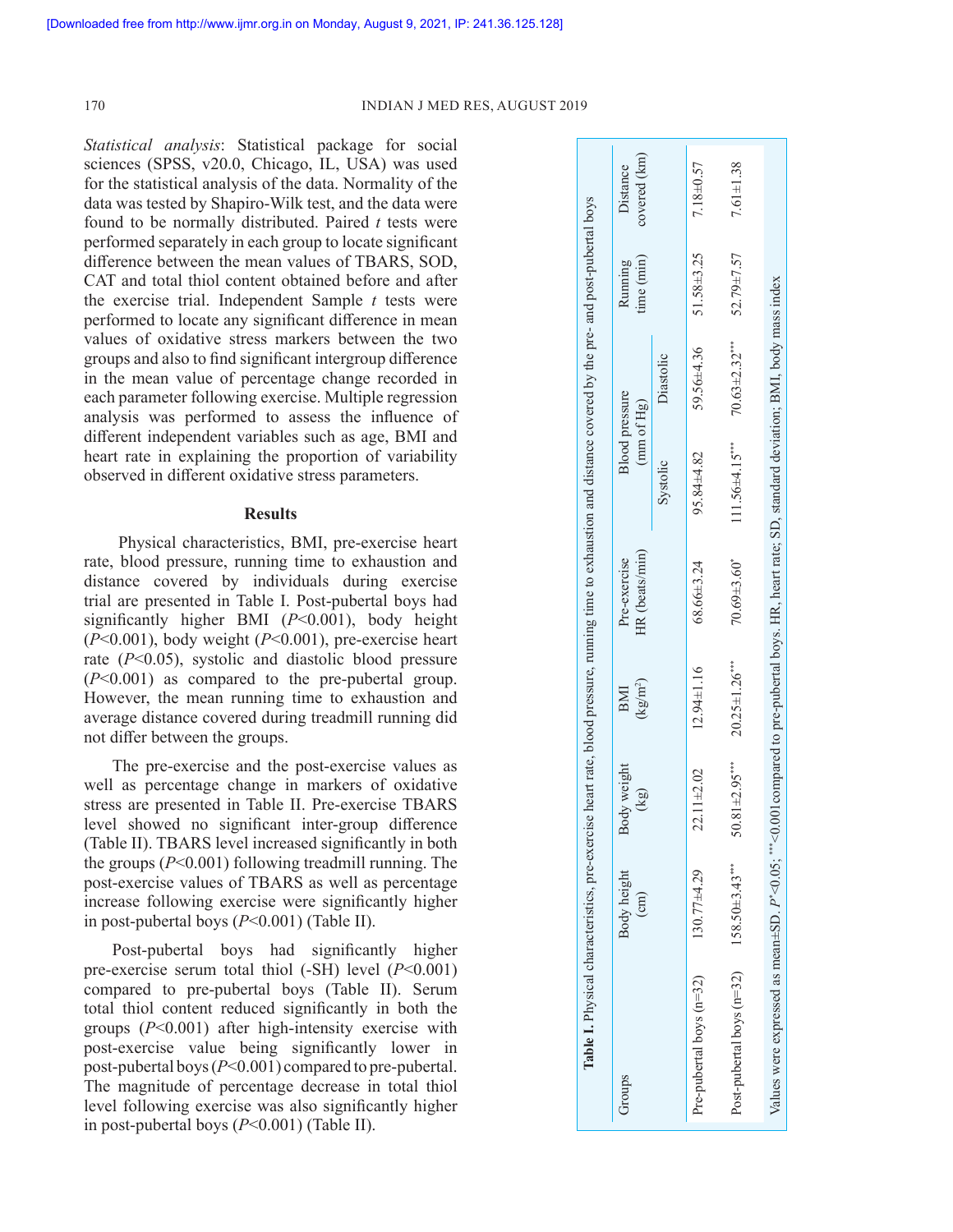CAT activity increased significantly in both pre-pubertal (*P*<0.001) and post-pubertal boys (*P*<0.001) from the basal level following exercise. No significant differences were noted between the groups in pre-exercise and post-exercise values as well as percentage increase in CAT activity (Table II). SOD activity also increased significantly in both pre-pubertal (*P*<0.001) and post-pubertal boys (*P*<0.001) following exercise. Post-pubertal boys showed significantly higher pre- and post-exercise value as well as higher post-exercise percentage increase in SOD activity (*P*<0.001) (Table II).

The result of the multiple regression analysis suggested that the models assessing impact of age, BMI and heart rate on baseline antioxidant status showed good level of prediction as indicated by higher values of multiple correlation coefficient  $(R)$   $(R=0.738$  for baseline total thiol and  $R=0.694$ for baseline SOD activity). Similarly, the models examining the impact of age, BMI and heart rate on

exercise-induced percentage change in oxidative stress parameters also showed good level of prediction as evident from higher *R* values (*R*=0.731 for TBARS, *R*=0.820 for total thiol and *R*=0.857 for SOD activity) (Table III). The baseline value as well as percentage change in total thiol and SOD activity showed higher coefficient of determination  $(R^2)$  indicating that the models captured substantial proportion of variability explained by the independent variables (Table III). Percentage change in TBARS also had higher value of  $R^2$  ( $R^2$ =0.534). Significant F ratios for all the parameters except for CAT indicated that models were good fit for the data (Table III). Age showed significant beta coefficient (β) for baseline total thiol level ( $β=0.745$ , *P*<0.01), post-exercise percentage change in thiol level (β=0.622, *P*<0.01), percentage increase in TBARS (β=0.576, *P*<0.05), baseline SOD activity (β=0.501, *P*<0.05) and percentage change in SOD activity ( $\beta$ =0.449, *P*<0.05). BMI also showed significant beta coefficient with post-exercise percentage increase in

| Table II. Changes in indices of oxidative stress following exercise |                    |                      |                        |                                                                                                                                           |  |  |  |  |  |
|---------------------------------------------------------------------|--------------------|----------------------|------------------------|-------------------------------------------------------------------------------------------------------------------------------------------|--|--|--|--|--|
| Variable                                                            | Group              | Before exercise (T1) | After exercise (T2)    | Per cent change (between T1 and T2)                                                                                                       |  |  |  |  |  |
| LPO.<br>(TBARS)                                                     | Pre-pubertal boys  | $2.03 \pm 0.71$      | $3.85 \pm 1.30$ ***    | $93.50 \pm 39.15$                                                                                                                         |  |  |  |  |  |
|                                                                     | Post-pubertal boys | $1.98 \pm 0.45$      | $5.89 \pm 0.78***$ ### | $208.93\pm 60.80$ ###                                                                                                                     |  |  |  |  |  |
| Total thiol                                                         | Pre-pubertal boys  | $309.21 \pm 34.72$   | $246.64\pm35.81***$    | $20.24 \pm 8.47$                                                                                                                          |  |  |  |  |  |
| $(-SH)$                                                             | Post-pubertal boys | $367.80 \pm 21.45$   | 215.93±33.87***,###    | $41.24 \pm 9.13$ ###                                                                                                                      |  |  |  |  |  |
| <b>SOD</b>                                                          | Pre-pubertal boys  | $2.04 \pm 0.32$      | $2.80 \pm 0.41$ ***    | $38.16 \pm 12.56$                                                                                                                         |  |  |  |  |  |
|                                                                     | Post-pubertal boys | $2.81 \pm 0.51$ ###  | $4.60 \pm 0.71***$     | $66.46 \pm 28.75$                                                                                                                         |  |  |  |  |  |
| Catalase                                                            | Pre-pubertal boys  | $0.67 \pm 0.16$      | $1.09 \pm 0.18***$     | $66.10\pm31.49$                                                                                                                           |  |  |  |  |  |
|                                                                     | Post-pubertal boys | $0.71 \pm 0.37$      | $1.12 \pm 0.55***$     | $70.77 \pm 70.18$                                                                                                                         |  |  |  |  |  |
|                                                                     |                    |                      |                        | Values are expressed as means+SD $^{***}P<0.01$ compared to pre-exercise value within group: $^{***}P<0.01$ compared to pre-pubertal hove |  |  |  |  |  |

Values are expressed as means±SD. \*\*\**P*<0.01 compared to pre-exercise value within group; ###*P*<0.01 compared to pre-pubertal boys. TBARS, thiobarbituric acid reactive substance; LPO, lipid peroxidation; SOD, super oxide dismutase; SD, standard deviation

|           |            |           | $\mathbb{R}$                       | $R^2$ | Adjusted | $F$ ratio   |
|-----------|------------|-----------|------------------------------------|-------|----------|-------------|
| Age       | <b>BMI</b> | <b>HR</b> |                                    |       |          |             |
| $-0.014$  | 0.024      | $-0.063$  | 0.060                              | 0.004 | $-0.049$ | 0.068       |
| $0.576*$  | 0.153      | 0.023     | 0.731                              | 0.534 | 0.509    | 21.752***   |
| $0.745**$ | 0.017      | $-0.108$  | 0.738                              | 0.545 | 0.521    | $22.729**$  |
| $0.622**$ | 0.226      | $-0.053$  | 0.820                              | 0.673 | 0.656    | 38.424***   |
| $0.501*$  | 0.197      | 0.011     | 0.694                              | 0.482 | 0.454    | $17.648***$ |
| $0.449*$  | $0.370*$   | 0.115     | 0.857                              | 0.734 | 0.720    | $52.510***$ |
| 0.563     | $-0.756$   | $-0.090$  | 0.324                              | 0.105 | 0.054    | 2.075       |
| $-0.160$  | 0.059      | 0.069     | 0.108                              | 0.012 | $-0.043$ | 0.211       |
|           |            |           | variables<br>Coefficient $(\beta)$ |       |          | $R^2$       |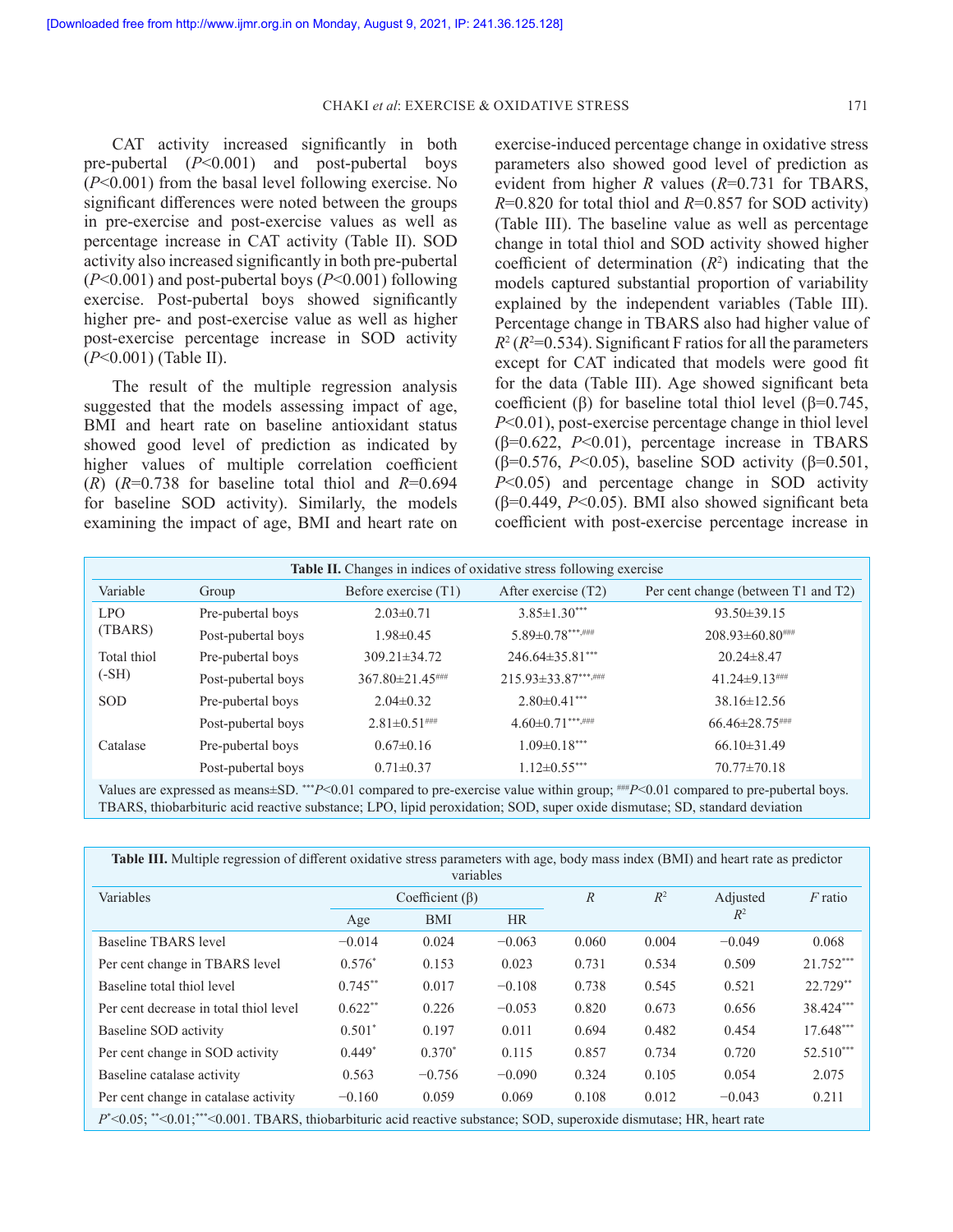SOD activity. Pre-exercise heart rate did not show any significant beta value with any of the oxidative stress parameter studied. Results also indicated that baseline activity as well as percentage change in CAT activity had lower *R* and  $R^2$  value, insignificant *F* ratio and did not show significant β coefficient with any of the independent variable studied (Table III).

# **Discussion**

The result of the present study indicated that the extent of lipid peroxidation increased significantly following high-intensity exercise in both pre- and post-pubertal boys. This suggested that exercise stress led to free radical-induced peroxidation of membrane lipids resulting in elevated blood level of TBARS<sup>6</sup>. In contrast to the present study, Tong *et al*<sup>11</sup> reported insignificant increase in serum TBARS level following 21 km run in adolescent runners. They recruited trained individuals who performed moderate-intensity running exercise at a speed selected by the individuals themselves. The extent of lipid peroxidation is influenced by the intensity of exercise performed, and high-intensity exercise has been shown to induce higher degree of lipid peroxidation as compared to low and moderate exercise<sup>25</sup>. Unlike the exercise protocol used by Tong *et al*<sup>11</sup>, an experimentally controlled high-intensity exercise was used in the present study which led to significant oxidative stress leading to lipid peroxidation among sedentary boys. The level of exercise-induced lipid peroxidation was much higher in post-pubertal boys in the present study as indicated by significantly higher post-exercise elevation in TBARS level compared to pre-pubertal group. Post-exercise percentage increase in TBARS was >two times higher in post-pubertal boys (208.93% increase) as compared to their pre-pubertal counterparts (93.50% post-exercise elevation). Result of the multiple regression analysis suggested that age and BMI accounted for majority of the variability in percentage increase in TBARS following exercise, and there was significant positive relationship of post-exercise percentage increase in TBARS with age. Therefore, observations like significantly higher post-exercise percentage increase in TBARS level among post-pubertal boys together with significant linear relationship of this variable with age indicated that magnitude of exercise-induced lipid peroxidation might have increased with advancement of age and physical maturity. Growth and maturation during puberty has induced an increase in muscle mass with proliferation of mitochondria<sup>26</sup>, and hence, the post-pubertal boys are

likely to have higher relative number and proportion of mitochondria in muscle fibres due to increase in muscle mass during puberty. Greater oxygen demand during exercise by substantially higher muscle mass coupled with higher mitochondrial respiration in post-pubertal boys might have resulted in higher ROS generation and consequent lipid peroxidation. However, further studies are needed to confirm this finding.

It was also evident that the pre-exercise serum total thiol content was significantly higher in post-pubertal boys than the pre-pubertal boys. The baseline total thiol level in serum showed significant positive relationship with age. This indicated that the systemic antioxidation status improved with attainment of puberty and maturation. Total thiol content of serum decreased significantly in both the groups following exercise with post-exercise level being significantly lower in post-pubertal boys. Data on impact of exercise on serum total thiol content for this age group are not available in the literature. Previous studies investigated the effect of exercise on GSH level, and indicated that GSH level declined in both pre-10,27 and post-pubertal boys following exercise<sup>28</sup>. Significant positive relationship of age with post-exercise percentage decrease in total thiol level indicated that the magnitude of exercise-induced oxidation of serum thiol increased as a function of age. This suggested that post-pubertal boys encountered increased generation of ROS following exercise which was neutralized by the thiol resulting in lower post-exercise value and higher percentage decrease as compared to the pre-pubertal boys. This finding was in agreement with significantly higher TBARS level in post-pubertal boys. The data suggested that attainment of puberty not only upregulated the antioxidation status but also endowed the post-pubertal boys with the ability to counter higher exercise-induced oxidative stress as compared to the pre-pubertal boys.

CAT activity increased significantly in both the groups following exercise suggesting that the exercise stress upregulated the activity of this antioxidant enzyme that countered the hydrogen peroxides produced during high-intensity exercise. Our finding was in agreement with the previous studies which suggested that CAT activity was responsive to exercise stress and increased significantly in both pre- and post-pubertal boys<sup>6,10,12</sup>. However, no significant differences were noted between the groups in terms of pre- and post-exercise values as well as percentage increase in CAT activity following exercise. The results of multiple regression analysis indicated that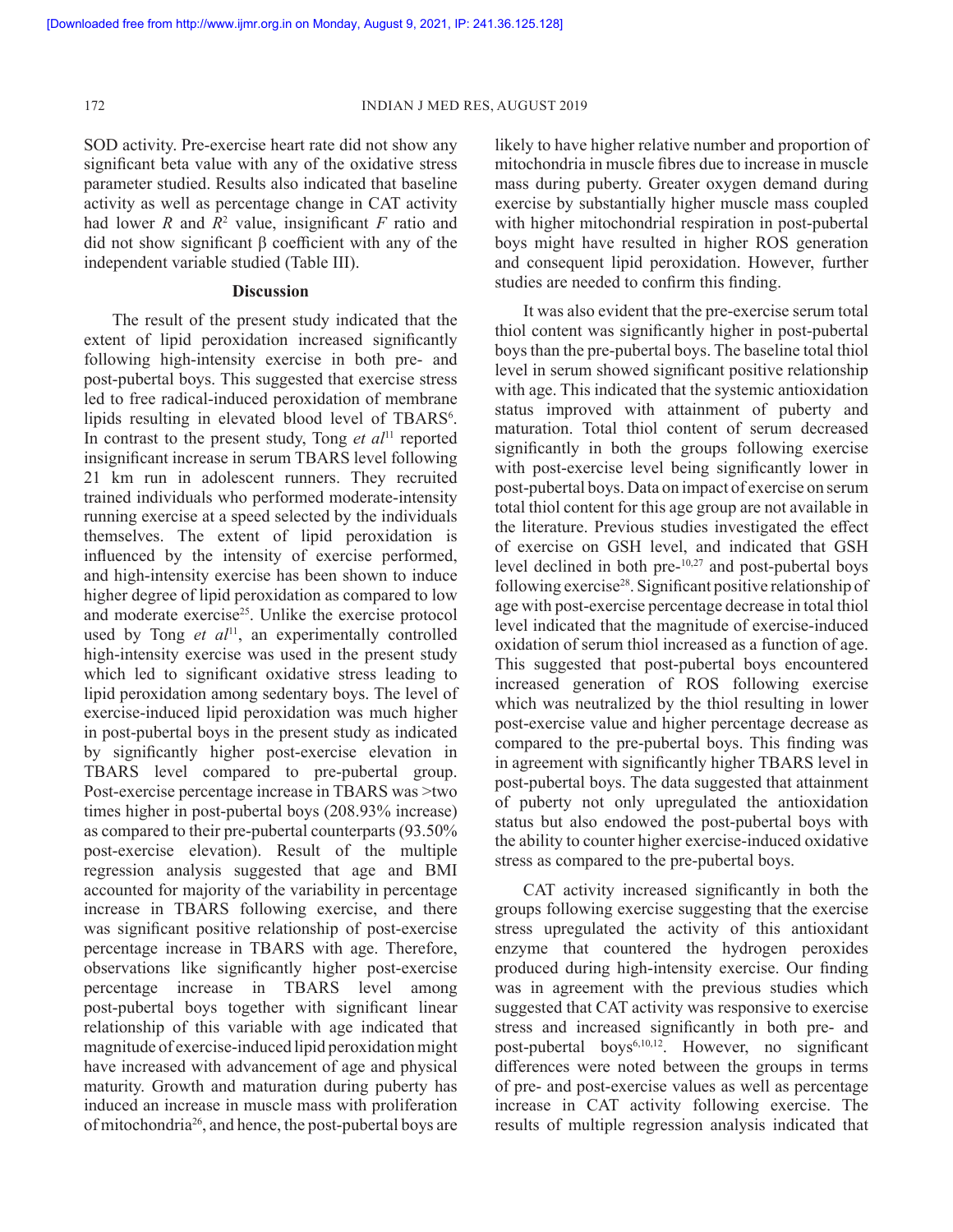predictors of physical maturation such as age and BMI did not significantly explain the variability of baseline as well as exercise-induced percentage change in CAT activity. These findings indicated that both pre- and post-pubertal boys responded almost similarly in terms of elevation in CAT activity when challenged with high-intensity exercise, and pubertal transition might not have any significant influence on the baseline as well as exercise-induced upregulation in CAT activity.

Baseline activity of SOD was also found to be significantly higher in post-pubertal boys, and it showed significant positive relationship with age. These findings suggested that attainment of puberty upregulated the expression of this enzyme in post-pubertal boys. Exercise stress increased the activity of serum SOD in both the groups. Majority of the SOD activity in vasculature and plasma is accounted by the copper/zinc-containing extracellular SOD (ecSOD) which is responsible for combating vascular oxidative stress<sup>29</sup>. The expression of ecSOD from vascular muscle is increased by exercise stress, and this increase in ecSOD expression in response to exercise stress in both the groups represented an important physiological adaptation that counterbalanced the increase in vascular superoxide production following exercise<sup>30</sup>. The post-exercise percentage increase in SOD activity had significant positive relationship with age and BMI suggesting that exercise-induced SOD response increased linearly with increase in age and physical maturation. Therefore, it may be argued that attainment of puberty might improve the SOD-mediated antioxidant response to exercise and such response increased as a function of age.

The present study had certain limitations as it examined one specific aspect of exercise-induced oxidative stress namely lipid peroxidation which reflected the extent of peroxidation of biological membranes in response to high-intensity exercise. Evaluation of exercise-induced oxidation of other biomolecules such as protein and DNA as well as post-exercise response of other antioxidant markers such as GSH peroxidase and total antioxidant capacity were not studied. Adult age groups were not considered in the present study.

In conclusion, the present investigation suggested that high-intensity incremental running exercise resulted in significant oxidative stress among both pre- and post-pubertal sedentary boys. However, post-pubertal boys might be more susceptible to exercise-induced lipid peroxidation as compared to

their pre-pubertal counterparts in response to similar exercise stress. The baseline antioxidant status as measured by resting SOD activity and total thiol content also appeared to improve significantly with attainment of puberty. Pubertal maturation also endowed the post-pubertal boys with superior ability to counter higher post-exercise oxidative stress as evident from significantly higher upregulation in post-exercise serum SOD activity and higher relative reduction in total thiol content as compared to prepubertal boys. Therefore, performance of any such high intensity exercise or training at this age should be accompanied by adequate recovery time and dietary antioxidant supplementation to avoid any deleterious effect of oxidative stress on health. Since pre-pubertal children are likely to have lower baseline antioxidant level, special care must be taken while engaging this age group in professional sports demanding novel acute high-intensity exercise.

### *Financial support & sponsorship***:** None.

## *Conflicts of Interest***:** None.

### **References**

- 1. Michailidis Y, Karagounis LG, Terzis G, Jamurtas AZ, Spengos K, Tsoukas D, *et al.* Thiol-based antioxidant supplementation alters human skeletal muscle signaling and attenuates its inflammatory response and recovery after intense eccentric exercise. *Am J Clin Nutr* 2013; *98* : 233-45.
- 2. Finaud J, Lac G, Filaire E. Oxidative stress: Relationship with exercise and training. *Sports Med* 2006; *36* : 327-58.
- 3. Mohr M, Draganidis D, Chatzinikolaou A, Barbero-Álvarez JC, Castagna C, Douroudos I, *et al.* Muscle damage, inflammatory, immune and performance responses to three football games in 1 week in competitive male players. *Eur J Appl Physiol* 2016; *116* : 179-93.
- 4. König D, Wagner KH, Elmadfa I, Berg A. Exercise and oxidative stress: Significance of antioxidants with reference to inflammatory, muscular, and systemic stress. *Exerc Immunol Rev* 2001; *7* : 108-33.
- 5. Carlsohn A, Rohn S, Mayer F, Schweigert FJ. Physical activity, antioxidant status, and protein modification in adolescent athletes. *Med Sci Sports Exerc* 2010; *42* : 1131-9.
- 6. Pal S, Chaki B, Chattopadhyay S, Bandyopadhyay A. High-intensity exercise induced oxidative stress and skeletal muscle damage in postpubertal boys and girls: A comparative study. *J Strength Cond Res* 2018; *32* : 1045-52.
- 7. Miles MV, Horn PS, Tang PH, Morrison JA, Miles L, DeGrauw T, *et al.* Age-related changes in plasma coenzyme Q10 concentrations and redox state in apparently healthy children and adults. *Clin Chim Acta* 2004; *347* : 139-44.
- 8. Cooper DM, Nemet D, Galassetti P. Exercise, stress, and inflammation in the growing child: From the bench to the playground. *Curr Opin Pediatr* 2004; *16* : 286-92.